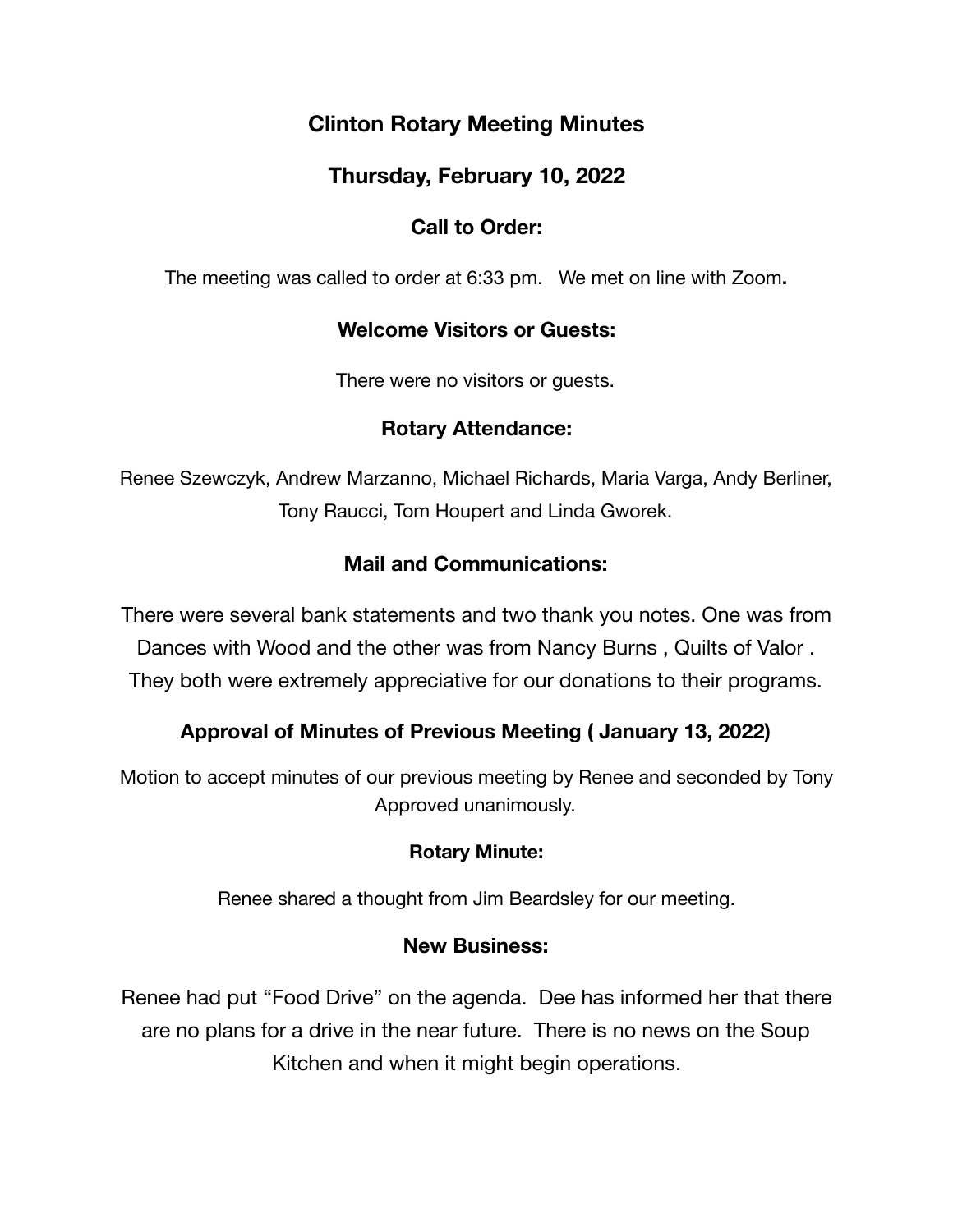Discussion on when we might be meeting in person . Our meeting dates for March are the 10th and the 24th. Thoughts are we would be trying to meet in person for those . Maria will check with the Country Club about their ability to host us .

#### **Follow up**

All agree the Giving Tree project at the Middlesex Shoreline Clinic is a great project. Linda had sent members photos of the tree in the lobby of the clinic after it was decorated with a Valentine's theme. Maria and Linda have supplied some of the items so far. There was a discussion of what type of figure we should use for a monthly budget if individuals would like to be reimbursed or someone needs to purchase some items to replenish the supply. No item should be much more than \$5.00. It was suggested that we begin with allotting \$100.00 per month ( motion by Renee) . It was seconded and approved. If anyone has any items they purchase, they can be dropped off at Sandy's home on Glenwood Road or let Linda know and she will pick up. The Interact Club at Morgan will create the monthly decorations for the tree. We had previously voted to give them \$500 for supplies , but in speaking to Diana Rizzo they really don't need any funding at the moment. Diana has found out that there is over \$2,000 in an account at Morgan for Interact. Linda suggested that the club several years previously had done some fundraisers and the monies were probably left from those efforts.

#### **Fundraisers**

Tony gave an update about the June concert. He will be holding a zoom meeting with the dancers. He has the program planned out. We have received our first sponsorship from Spazzo. Michael has the sponsorship forms. Linda will print off thank you letters to sponsors on our new stationary.